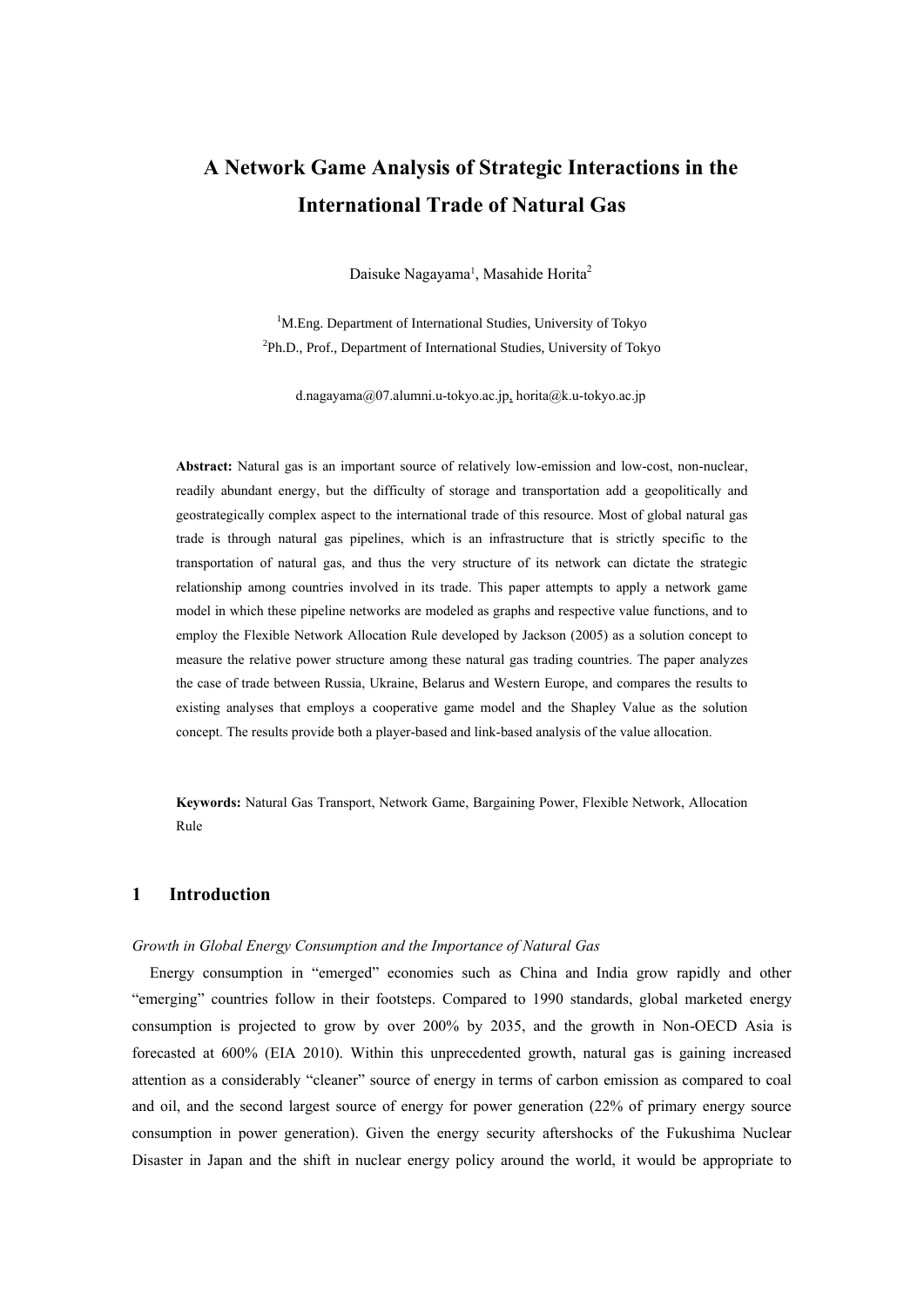forecast that the importance of natural gas as an alternative source of energy will increase in the coming years.

Yet, not only is natural gas one of the most important sources of alternative energy, it is arguably one of the most geopolitical and geostrategic sources of energy due to the following two reasons: since it usually exists as a gas it is difficult to store, and its distribution is geographically uneven. In 2009, it was estimated that over 72% of global natural gas reserves were located in the Middle East and the former Soviet Union. In other words, natural gas trade required a small number of producers to constantly produce and transport natural gas across borders to consumers around the continent and around the globe.

Natural gas is transported either through extensive networks of natural gas pipelines or as liquefied natural gas (LNG), usually shipped on massive LNG tankers. Although advancement in liquefaction and gasification technology has led to fast growth in the LNG market, the predominant method of natural gas transportation is still through trans-boundary natural gas pipelines (Trade in the form of LNG accounts for roughly 30% of global natural gas trade).

One characteristic of pipelines that adds to the geopolitical complexity of natural gas trade is its high level of specificity as an infrastructure. The only type of good that natural gas pipelines can transport is obviously natural gas, and due to this specificity, classical economic issues such as the hold-up problem can occur between producers and transit countries, or producers and consumers. For example, if a natural gas producer invests in pipelines to export natural gas, the producer must collect the usually large investments through profits made in the natural gas trade. If there is only one consumer in the market, or if a strategic transit player has control over the flow of natural gas through its own territory, these countries can threaten the producer to stop the trade of natural gas, which would prevent the producer from collecting its initial costs. If the infrastructure was not specific to a single good (e.g. road), the producer can decide to trade a different type of good in order to collect the initial investment, but in the case of natural gas pipelines, such alternative trade strategies do not exist. Therefore, committing to an initial investment may weaken the investor's bargaining power and lead to the hold-up problem, in which potential investors will be hesitant to invest in the necessary infrastructure, and thus leading to underinvestment. Therefore, natural gas traders have taken various measures (*e.g*. transit fees and gas price discounts to transit countries, long-term binding contracts, international consortiums and joint investment in pipelines) in order to protect their bargaining position, evade conflict and make profit from this geopolitically complex trade.

#### *Existing Literature*

Existing work on the subject of natural gas trade include that of Jaffe and Hayes (2006), which provides an extensive overview of natural gas trade around the world, the geopolitical and strategic interaction among countries involved in natural gas trade. Shiobara (2007) introduces various analytic perspectives on the subject, such as the issue of natural monopolies that emerges from pipelines, bypassing of particular countries, the planning of pipeline routes, transit fees and account settlement,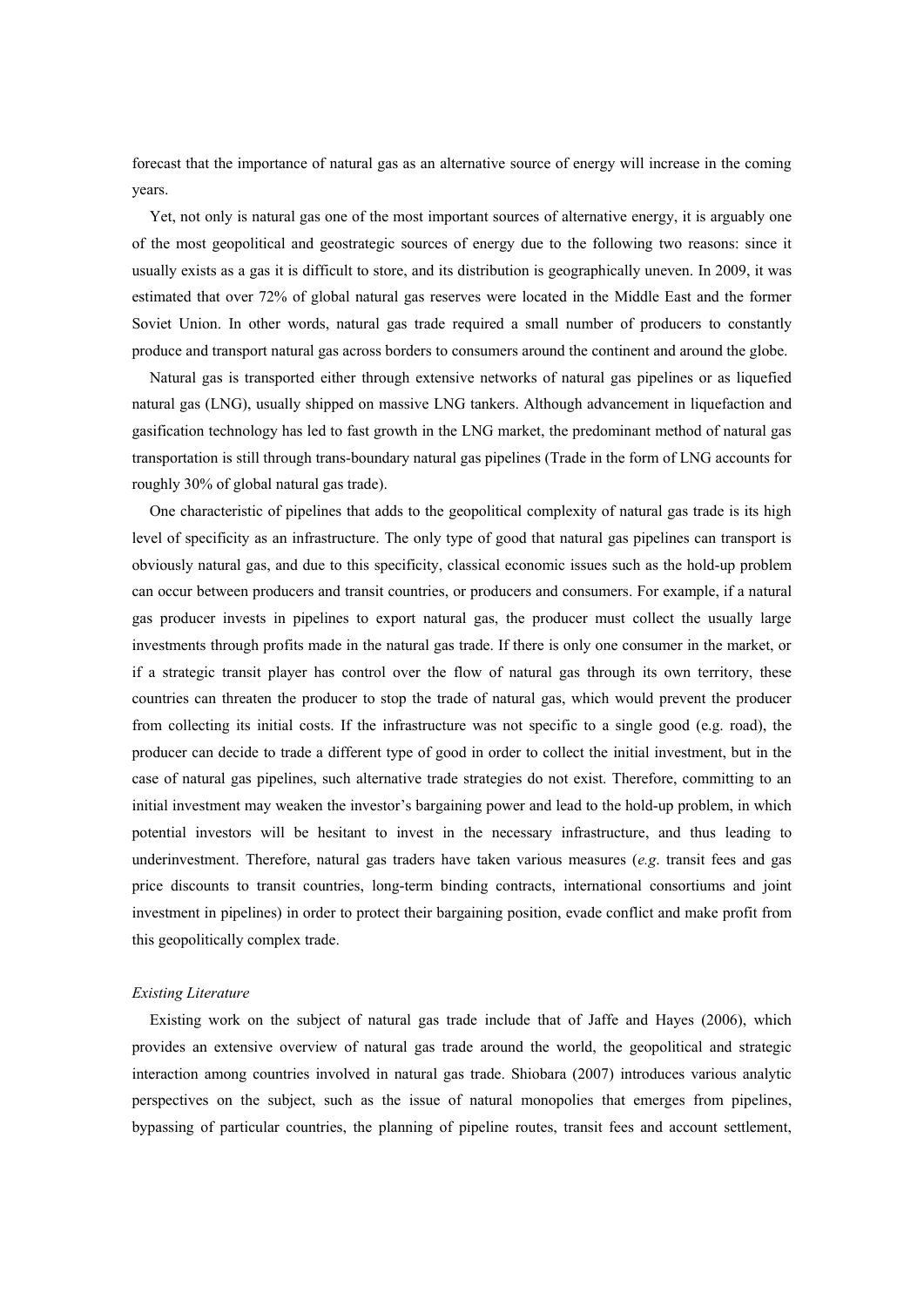externalities generated by technological innovation, and legal restrictions that try to control the strategic aspect of natural gas trade.

This paper attempts to focus on the strategic interactions induced by the network structure of pipelines, and takes a formal approach by applying Game Theory. Existing literature from a Game Theoretic perspective include that of Ikonnikova (2006) and Hubert and Ikonnikova (2009), which employ cooperative game models to analyze the strategic interaction between Russia and transit countries such as Ukraine and Belarus.

This paper attempts to employ a similar but distinct *network game* approach based on the work by Jackson (2005) to this subject in hope of accomplishing the following:

- (1) Where existing works were able to assign value only to players (i.e. countries), the network game approach will allow modeling based on the value accrued from links (i.e. pipelines), which seems more appropriate for pipelines
- (2) Where existing works could not incorporate both producers (e.g. Russia) and consumers (e.g. Germany, Italy) in the model, the approach taken assigns value to the entire network of producers and consumers.
- (3) Where existing works could not incorporate externalities (i.e. what happens outside of the coalition in question) and partition function form games, which are capable of addressing this issue, have computational limitations,, the approach taken in this research can assign separate values for each possible network structure in a computable manner.

# **2 Model**

The theoretical model employed in this paper has its basis in the network games literature, with special emphasis on allocation rules that might serve as a way to measure the relative power of players (i.e. countries) involved in the trade of natural gas. As abovementioned in the introduction, this paper applies the network game model and employs the link-based flexible network allocation rule proposed by Jackson (2005) as the solution concept by which we estimate the relative power of players, and the relative value allocated to each of the links involved in the pipeline network.

In order to compare results with existing literature, the calibration follows that designed by Hubert (2009), with some modifications. In this paper, an example will be taken for one exporting player, *Russia*, two transit/import players, *Ukraine* and *Belarus*, and one importing player, *Western Europe*.

*Networks*

Let  $N = \{1, ..., n\}$  denote a set of players. A network g is defined as a set of unordered pairs of players  $\{i, j\}$  where  $\{i, j\} \in g$  indicates that i and j are linked under the network g. For notational simplicity, let *ij* represent link  $\{i, j\}$ . The set of all unordered pairs within N is denoted by  $g^N$ , and the set of all networks on N is denoted by  $G = \{g | g \subseteq g^N\}.$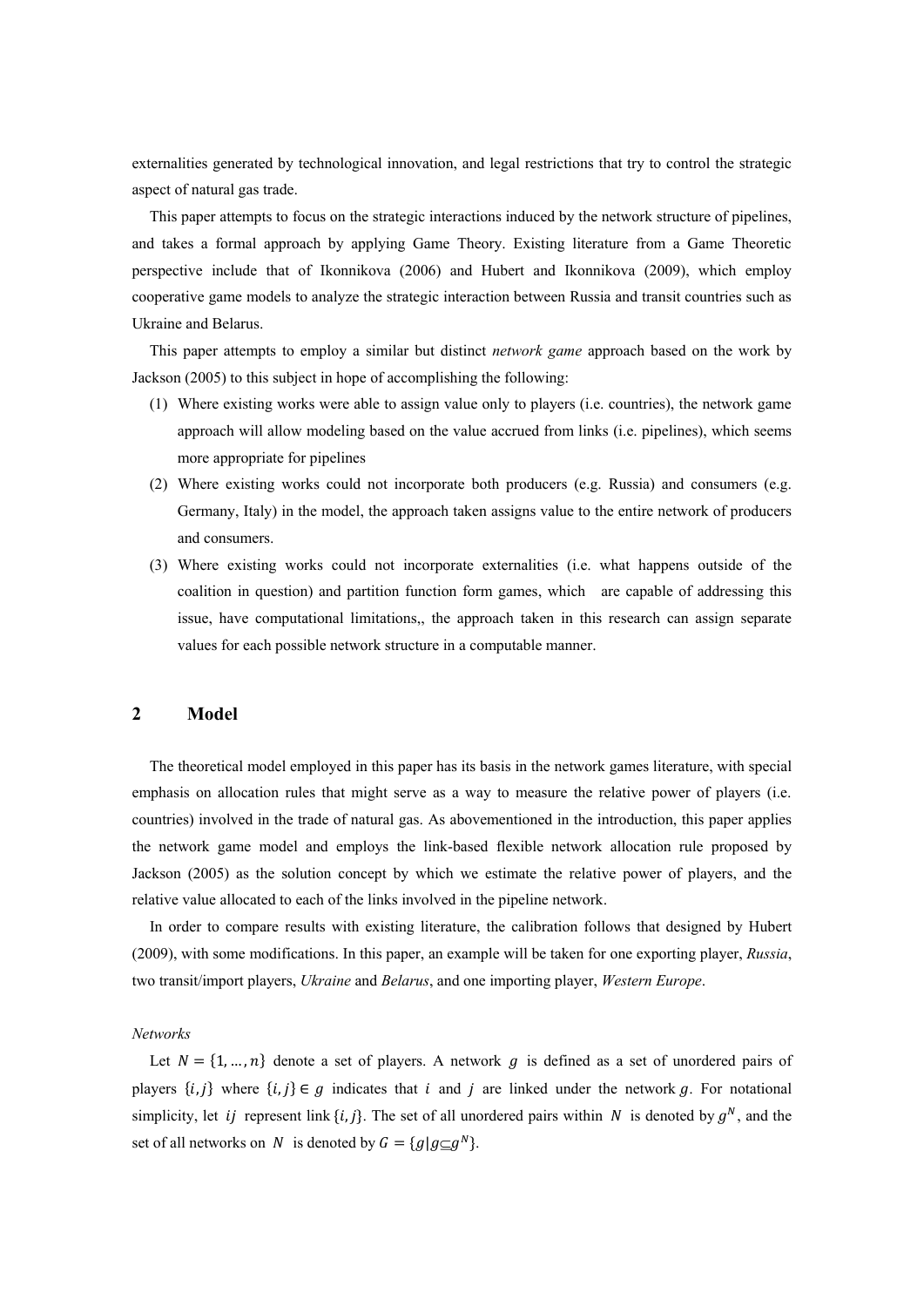Links can be either added or deleted from the network. We denote the network that results from adding a new link ij by  $g + ij$ , and the network that results from deleting a link ij by  $g - ij$ .

#### *Value Function and Utility Function*

A value function for network *g* is a function  $v: G \to \mathbb{R}$ , and the set of all possible value functions is denoted V. As noted in Jackson (2005), a value function specifies the total value generated by a given network structure, and is a richer object than a characteristic function of a cooperative game or that induced in a communication game because it allows the value that accrues to depend on the network structure and not only on the coalition of players involved. For example, in a game that involves three players  $N = \{1,2,3\}$ , a network game in value function form can assign different values to a network  $g_1$ {12,23,13} in which a link exists between all three players, and a network  $g_2 =$ {12,23} in which a link does not exist between players 1 and 3, but all three players are indeed involved. A cooperative game in the characteristic function form game would have assigned the same value.

This difference is critical when analyzing the strategic relationship of countries involved in natural gas trade. A model based on characteristic function form would not be able to distinguish between a pipeline network in which the *Nord Stream* pipeline directly connects *Russia* with *Western Europe*, and a network in which *Russia* and *Western Europe* are connected only through the old and problematic pipelines that pass through *Ukraine* and *Belarus*. Hubert (2009) successfully modeled various pipeline network scenarios as a cooperative game in characteristic function form by assuming that players are restricted to the role as a transit country (i.e. they are not consumers of natural gas). Hubert (2009) then defined these players' joining the coalition as either as an addition of a link to the already-existing pipeline structure or an alteration (e.g. upgrade of a pipeline) of the already-existing pipeline network structure.

Jackson (2005) also mentions that the value function may involve both costs and benefits, and thus can be interpreted flexibly. Taking advantage of this flexibility, in this paper, we define utility functions  $u: G(N) \to R$  for each link ij in the network, and define the value function of a network as the sum of these utility functions.

$$
v(g) = \sum_{ij} u_{ij}(g)
$$
 (1) network

game is a

A

pair  $(N, \nu)$ , of a set of players and a value function.

Given a value function v, the monotonic cover  $\hat{v}$  is defined by

$$
\hat{v} = \max_{g' \in g} v(g') \tag{2}
$$

#### *Link-Based Flexible Network Allocation Rule*

According to Jackson (2005), an allocation rule is the way in which the value generated by a network is allocated among the players, either through decisions or perhaps even by some outside intervention. An allocation rule is a function  $Y: G \times V \to \mathbb{R}^n$  such that  $\sum_i Y_i(g, v) = v(g)$  for all v and g.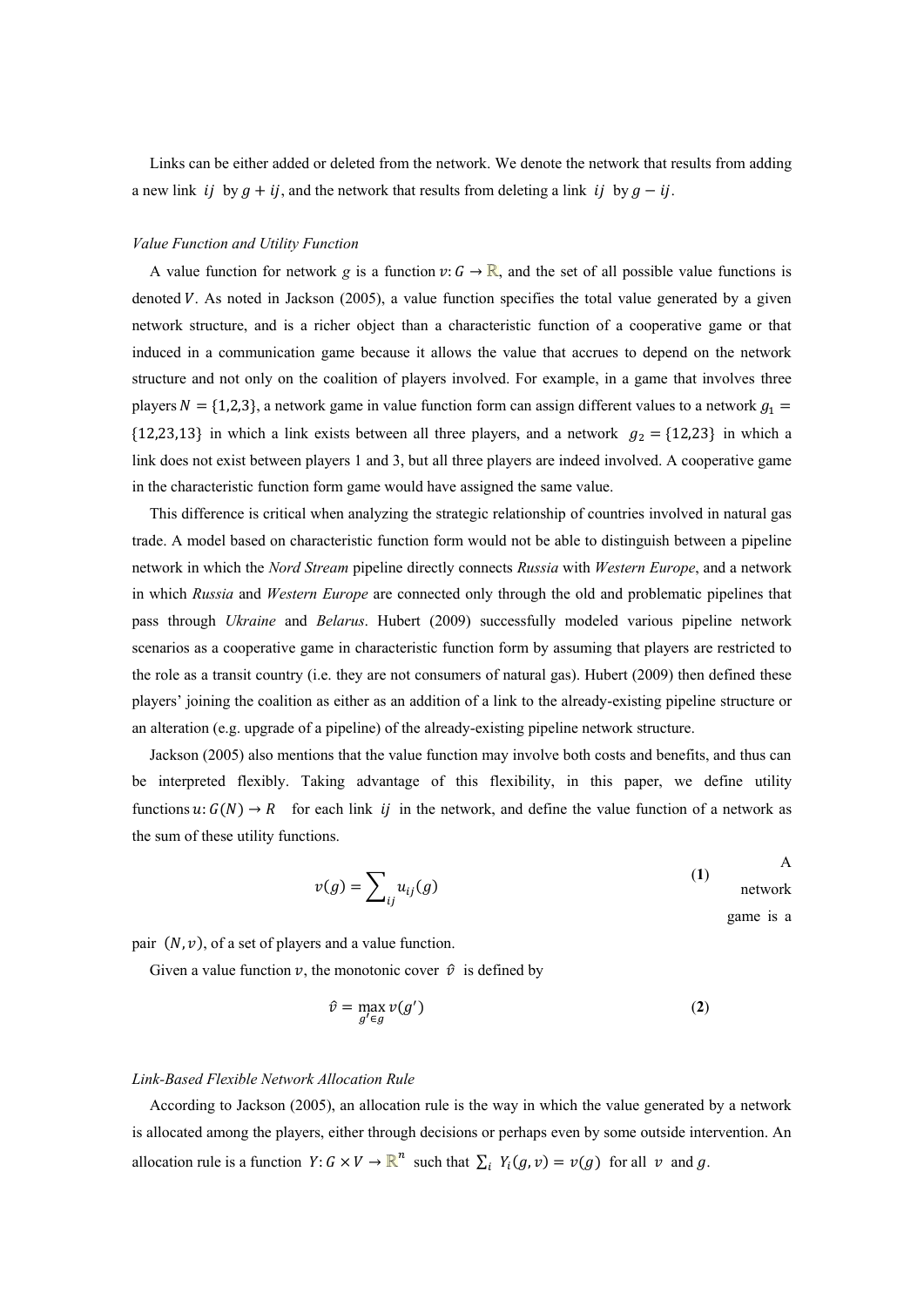In the network game literature, Myerson (1977) was the first to define what is now known as the Myerson Value, which is a variation of the Shapley value for communication games. Jackson (2005) criticizes the Myerson value for the following two reasons:

- (1) as being insensitive to the possibility of alternative networks
- (2) the notion of equal bargaining power
- (3) the notion of component balance

Jackson (2005) alternatively provides two new allocation rules that are based on eliminating the notion of equal bargaining power, and replacing the notion of component balance.

The concept that Jackson (2005) introduces is the concept of *flexible* networks. An allocation rule Y is a *flexible rule* if  $Y_i(g, v) = Y_i(g^N, \hat{v})$  for all v and efficient g relative to v. A network  $g \in G$  is efficient relative to value function v if  $v(g) \ge v(g')$  for all  $g' \in G$ . Thus, efficient networks are valuemaximizing networks.

Jackson (2005) defines two variations of his flexible network allocation rule according to whether one assesses value on a player-by-player basis or on a link-by-link basis. Since players can presumably choose to withhold certain links and not others, the link-by-link allocation, or the *link-based flexible network allocation rule*, is considered a richer concept. Because this paper is interested in the value of links (i.e. pipelines) and the players that control these links, we employ the link-based approach.

An allocation rule Y is link-based if there exists  $\psi: V \times G \to R^{n(n-1)/2}$  such that  $\sum_{i,j \in \mathcal{A}} \psi$ 

$$
v(g)
$$
  
and  

$$
Y_i(g, v) = \sum_{j \neq i} \frac{\psi_{ij}(g, v)}{2}
$$

Finally, the *link-based flexile allocation rule* is defined as

$$
Y_i^{LEFN}(g,v) = \frac{v(g)}{\hat{v}(g^N)} \sum_{j \neq i} \left[ \sum_{g \in g^N - ij} \frac{1}{2} (\hat{v}(g + ij) - \hat{v}(g)) \left( \frac{\#g!([n(n-1)/2)] - \#g - 1)!}{[n(n-1)/2]!} \right) \right].
$$
 (3)

where  $\#g$  denotes the number of links in  $g$ .

As in the definition of the Shapley Value for conventional cooperative games, the LBFN allocation measures the contribution of links to the overall value of the network by calculating the value accrued from adding each link, and then averaging over all permutations in which the network may be formed. The difference between the LBFN allocation rule and the Myerson value is that the Myerson value assigns value to players rather than links, and that the LBFN allocation rule depends only on the monotonic cover of the value function, implying that the allocation is "being decided upon when the network is formed or can still be changed: at a time where there is still some flexibility in the network" (Jackson 2005).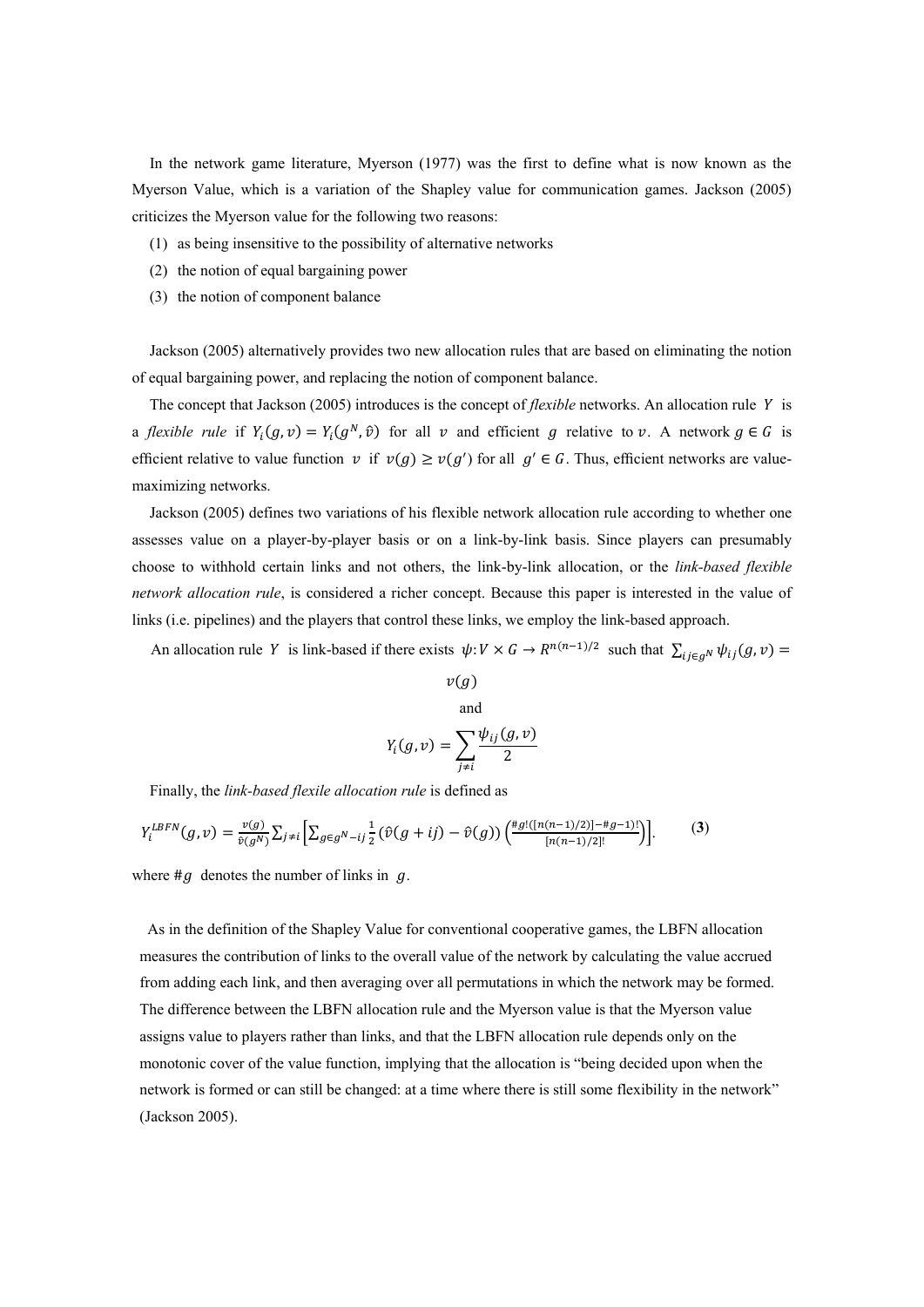# **4 Calibration**

As abovementioned in the introduction, one of the purposes of this paper is to apply the link-based flexible allocation rule to the case of natural gas trade in Europe, and to compare the results with existing works in order to gain insight into the appropriateness of the model. Further, we try to draw additional implications about the strategic relationship between nations involved in natural gas trade.

In order to fulfill our first motivation, which is to compare results with the Shapley value for cooperative games calculated in the existing literature (namely, Hubert , 2009), we base our calibration on that proposed by Hubert (2009) with modifications where necessary.

First, we define the set of players as  $N = \{R, U, B, We\}$ , using the capital initials of the countries *Russia, Ukraine, Belarus* and *Western Europe*. *Western Europe* is mainly composed of *Germany* and *Italy*, which are by far the largest importers of Russian natural gas. Combining the two countries as one strategic player *Western Europe* can be justified because membership in the European Union forbids any strategic move within the European Union that may be a hindrance to free trade and the rule of law (e.g. *Germany* refusing a contracted transit of natural gas to *Italy*).

Next, we define the status quo. In the status quo, there exist pipelines between Russia and Ukraine as well as Russia and Belarus that have existed since the Soviet Union days, and extends through these two transit countries to Western Europe. Hence, the natural gas pipeline network in the status quo is  $L =$  $\{RU, RB, UWe, BWe\}$ . Using the names of pipelines from Hubert (2009),  $l_{RU} + l_{UWe}$  would be *South*, and  $l_{RB}$  +  $l_{BW}$  would be *Yamal*. The capability of this model to define pipelines strictly as a link between two countries allows for additional flexibility, and thus we can define the *Nord Stream* pipeline as a direct link  $l_{RWe}$  between Russia and Western Europe.



**Figure 1. The Pipeline Network Structure**

The existing links and the proposed link  $l_{RWe}$  are as shown above in Figure 1. As mentioned in Section 3, we will assign a utility function to each of these links, and the sum of the utility functions will be the value function of the graph. Given link  $i_j$ , the utility function of the link is defined as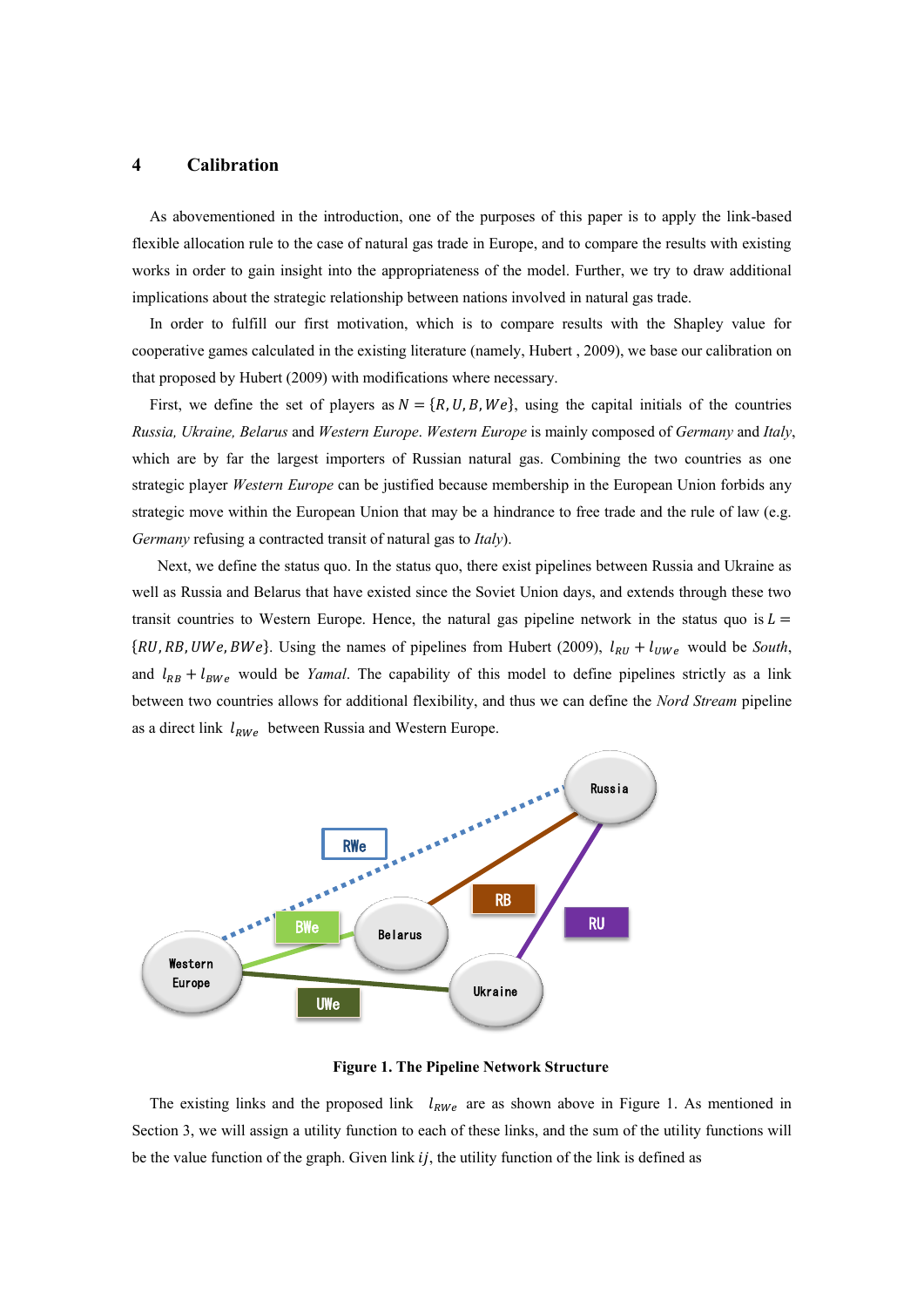$$
u_{ij}(g) = (p - T_{ij})x_{ij} \tag{1}
$$

p is the price of natural gas,  $T_{ij}$  is the link-specific transportation cost per unit of gas, and  $x_{ij}$  is the quantity of natural gas exported through link  $ij$ . Hubert (2009) uses an inverse demand function for the price of Russian natural gas, but since natural gas prices are highly political and arbitrary, we will not assume that the price of natural gas will be determined according to the quantity traded in the pipeline network. In other words, we will consider price to be a dependent variable of the power structure between countries involved in natural gas trade rather than an independent variable that determines the power structure. Taking somewhat of an arbitrary average price of natural gas traded in Europe in the past several years, we will assume that the baseline for natural gas price is \$250/tcm.

The link-specific transportation cost per unit of gas  $T_{ij}$  is defined according to the calibration by Hubert (2009), but the capital cost will be treated separately.

$$
T_{ij}(g) = \frac{(m_{ij} + \beta_{ij} \times MC_0)(e^{\beta_{ij} \times \mu_{ij}})}{\beta_{ij}}
$$
(2)

Here,  $m_{ij}$ (\$/tcm/100km) is the management and maintenance cost, which is assumed to be proportional to the distance and quantity of natural gas transported.  $\mu_{ij}(100 \text{km})$  is the length of the pipeline,  $\beta_{ij}$ (%/100km) is the amount of gas used to power compressor stations located along the pipeline, and  $MC<sub>0</sub>$  is the marginal cost of production.

The pipeline network scenarios treated in this paper are as explained below. In the two "upgrade" scenarios, the additional capacity can be used to supply any of the consumers located along the path. For example, if *South* is upgraded by 15 bcm/year, this additional 15 bcm/year can be exported entirely to Western Europe, entirely to Ukraine, or to both consumers in any proportion. Here, we take the two extreme cases (i.e. either Western Europe or Ukraine imports the entire added capacity) because these are the scenarios that most clearly illustrate the shift in the allocation, and all hybrid cases lie in between the extreme cases.

| 1. Status Quo                                                                                                                                      |  |
|----------------------------------------------------------------------------------------------------------------------------------------------------|--|
| • The status quo in which the current South and Yamal pipelines exist.                                                                             |  |
| 2. South upgrade (Western Europe buys all)<br>• Upgraded by 15 bcm/year, and Western Europe buys the entire amount through $l_{RU} + l_{UWe}$ .    |  |
| 3. South upgrade (Ukraine buys all)<br>The South pipeline is upgraded by 15 bcm/year, and Ukraine buys the entire amount through $l_{\text{RI}}$ . |  |
|                                                                                                                                                    |  |
| 4. Yamal upgrade (Western Europe buys all)<br>• Upgraded by 60 bcm/year, and Western Europe buys the entire amount through $l_{RR+1RW}$ .          |  |
| 5. Yamal upgrade (Belarus buys all)<br>• The Yamal pipeline is upgraded by 60 bcm/year, and Belarus buys the entire amount through $l_{RR}$        |  |

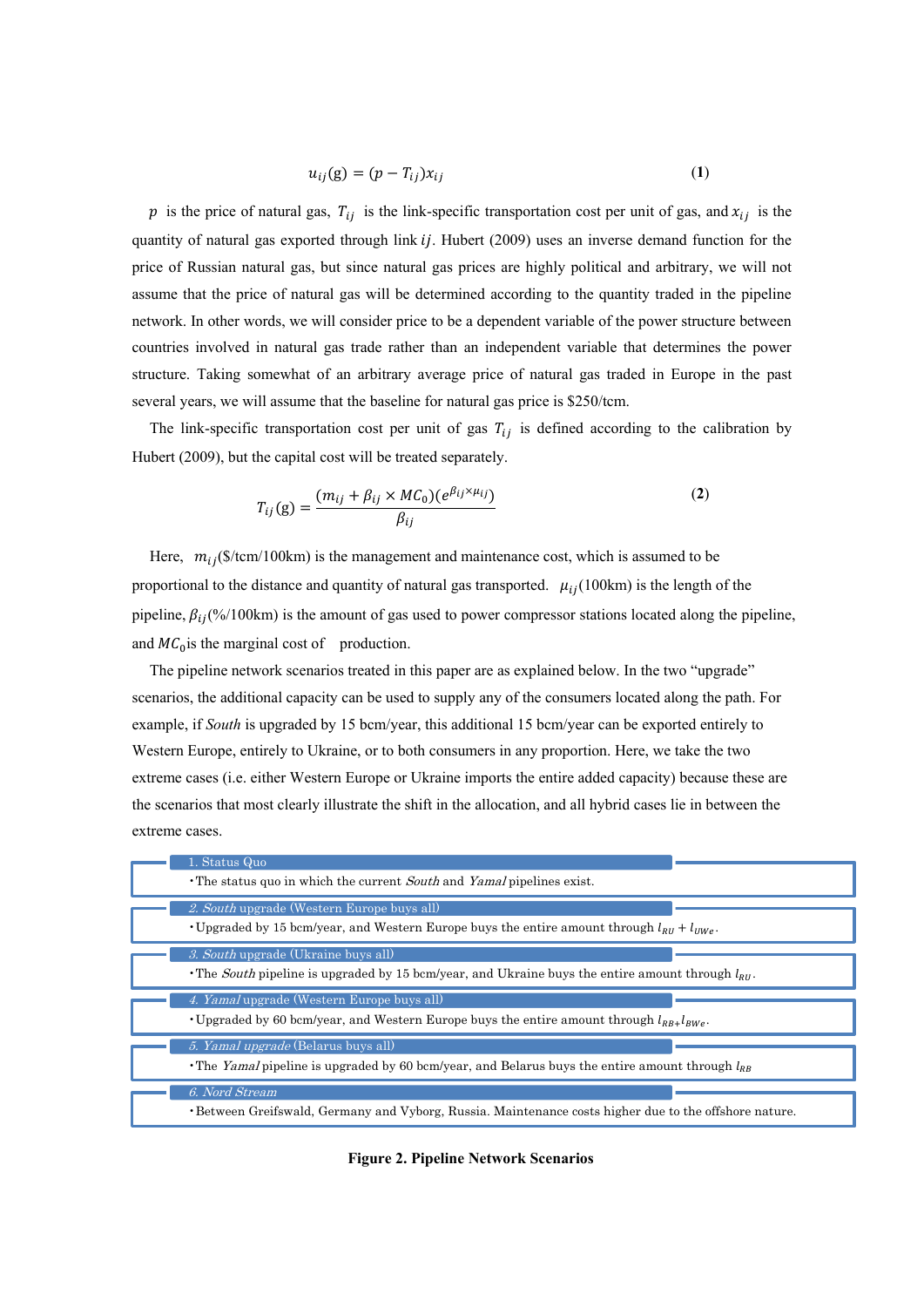For each of the scenarios defined in Figure 2, we assign specific pipeline specifications as shown below. The values for maintenance fee and the amount of gas used to power compressors are taken from the calibration by Hubert (2009). The length of pipelines is roughly estimated to be divided in half along the existing pipeline paths (e.g. The *South* pipeline is divided into a 1000km pipeline between Russia and Ukraine, and a 1000km pipeline between Ukraine and Western Europe). The length of the *Nord Stream* pipeline and the quantities of gas traded through each of the links is based on the data from the Japanese Embassy in Moscow, which is mainly based on data publicized by Gazprom, Russia's state-owned gas enterprise. The rightmost column shows the change in capacity in each of the links for each scenario.

|                  | <b>Links</b> |             |            |        | Quantity | <b>Difference</b> |  |
|------------------|--------------|-------------|------------|--------|----------|-------------------|--|
| Scenario         | Involved     | Maintenance | Compressor | Length | traded   |                   |  |
|                  | <b>RU</b>    | 0.1         | 0.25       | 10     | 56.2     |                   |  |
| 1. Status Quo    | <b>RB</b>    | 0.1         | 0.25       | 8      | 26       |                   |  |
|                  | Uwe          | 0.1         | 0.25       | 10     | 140      |                   |  |
|                  | <b>Bwe</b>   | 0.1         | 0.25       | 8      | 28       |                   |  |
|                  | <b>RU</b>    | 0.1         | 0.25       | 10     | 56.2     | 0                 |  |
| 2: South Upgrade | <b>RB</b>    | 0.1         | 0.25       | 8      | 26       | 0                 |  |
| (WE Buys All)    | Uwe          | 0.1         | 0.25       | 10     | 155      | 15                |  |
|                  | Bwe          | 0.1         | 0.25       | 8      | 28       | 0                 |  |
|                  | <b>RU</b>    | 0.1         | 0.25       | 10     | 71.2     | 15                |  |
| 3: South Upgrade | <b>RB</b>    | 0.1         | 0.25       | 8      | 26       | 0                 |  |
| (U Buys All)     | Uwe          | 0.1         | 0.25       | 10     | 140      | 0                 |  |
|                  | Bwe          | 0.1         | 0.25       | 8      | 28       | 0                 |  |
|                  | <b>RU</b>    | 0.1         | 0.25       | 10     | 56.2     | 0                 |  |
| 4: Yamal Upgrade | <b>RB</b>    | 0.1         | 0.25       | 8      | 26       | 0                 |  |
| (WE buys all)    | Uwe          | 0.1         | 0.25       | 10     | 140      | 0                 |  |
|                  | <b>Bwe</b>   | 0.1         | 0.25       | 8      | 88       | 60                |  |
|                  | <b>RU</b>    | 0.1         | 0.25       | 10     | 56.2     | 0                 |  |
| 5: Yamal Upgrade | <b>RB</b>    | 0.1         | 0.25       | 8      | 86       | 60                |  |
| (B buys all)     | Uwe          | 0.1         | 0.25       | 10     | 140      | 0                 |  |
|                  | <b>Bwe</b>   | 0.1         | 0.25       | 8      | 28       | 0                 |  |
|                  | <b>RU</b>    | 0.1         | 0.25       | 10     | 56.2     | 0                 |  |
|                  | <b>RB</b>    | 0.1         | 0.25       | 8      | 26       | 0                 |  |
| 6. Nord Stream   | Uwe          | 0.1         | 0.25       | 10     | 85       | (55)              |  |
|                  | <b>Bwe</b>   | 0.1         | 0.25       | 8      | 28       | 0                 |  |
|                  | Rwe          | 0.2         | 0.5        | 31     | 55       | 55                |  |

**Table 1.** Specifications of Pipelines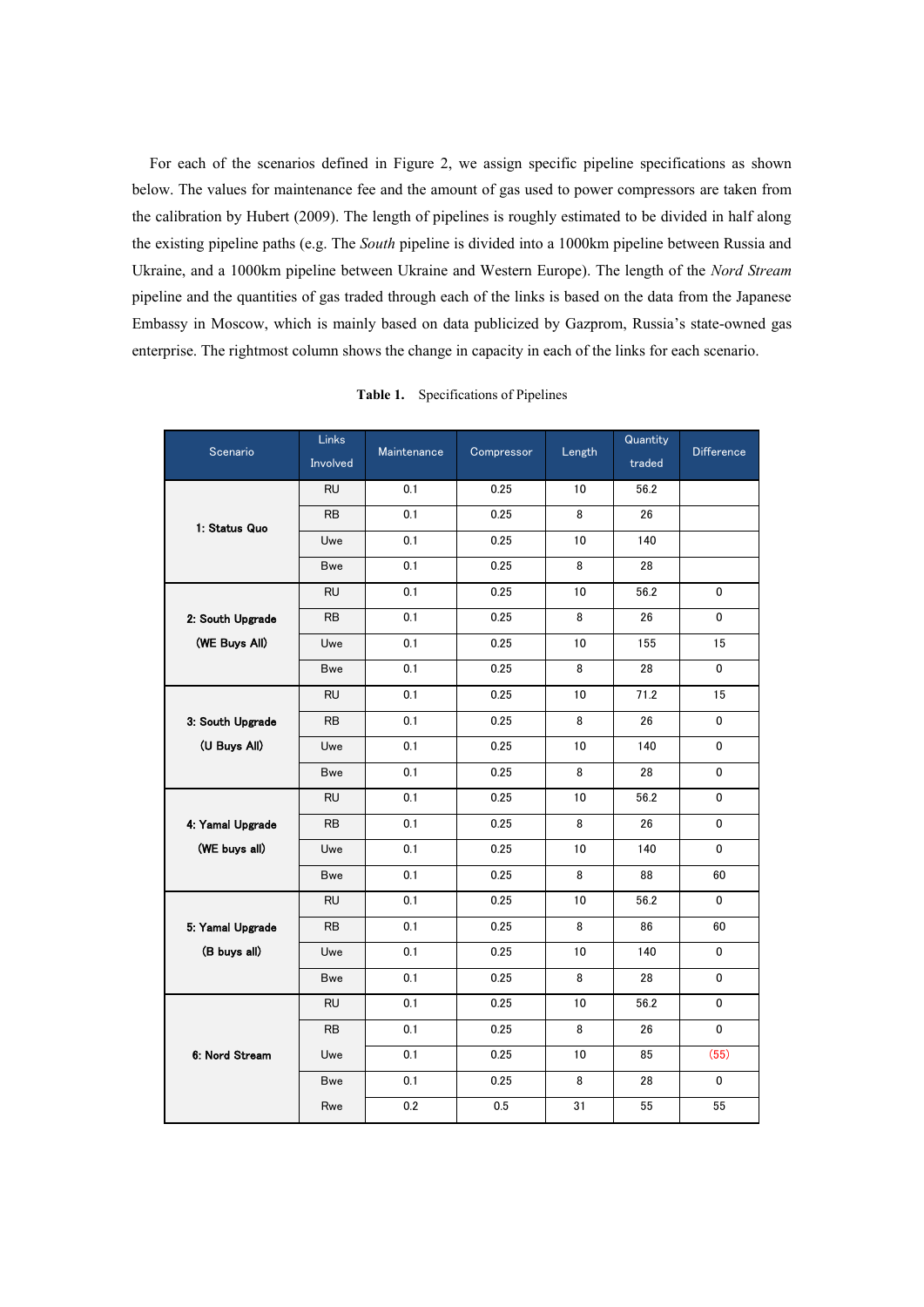# **5 Results**

The results of the analysis using the Link-based Flexible Network Allocation Rule and the comparison with results from Hubert (2009) are as shown in the table and graph below.

| Scenario                    | $\overline{R}$ |          | U      |           | B      |          | We     |          |
|-----------------------------|----------------|----------|--------|-----------|--------|----------|--------|----------|
| Status Quo in Hubert (2009) | 57.10%         |          | 31.80% |           | 11.10% |          | N/A    |          |
|                             |                |          |        |           |        |          |        |          |
| Status Quo                  | 35.88%         |          | 35.20% |           | 14.80% |          | 14.12% |          |
| South Upgrade WE Buy        | 35.90%         | 0.02%    | 35.18% | $-0.02%$  | 14.82% | 0.02%    | 14.10% | $-0.02%$ |
| South Upgrade U Buy         | 36.59%         | 0.71%    | 35.95% | 0.74%     | 14.05% | $-0.74%$ | 13.41% | $-0.71%$ |
| Yamal WE Buy                | 34.47%         | $-1.41%$ | 28.02% | $-7.18%$  | 21.98% | 7.18%    | 15.53% | 1.41%    |
| Yamal B Buy                 | 38.55%         | 2.67%    | 28.54% | $-6.66%$  | 21.46% | 6.66%    | 11.45% | $-2.67%$ |
| Nord Stream                 | 40.72%         | 4.84%    | 21.23% | $-13.97%$ | 11.00% | $-3.80%$ | 27.06% | 12.94%   |

**Table 2. Relative Allocation for Players in Each Scenario**



**Figure 3. Graph of Relative Allocation for Players in each Scenario**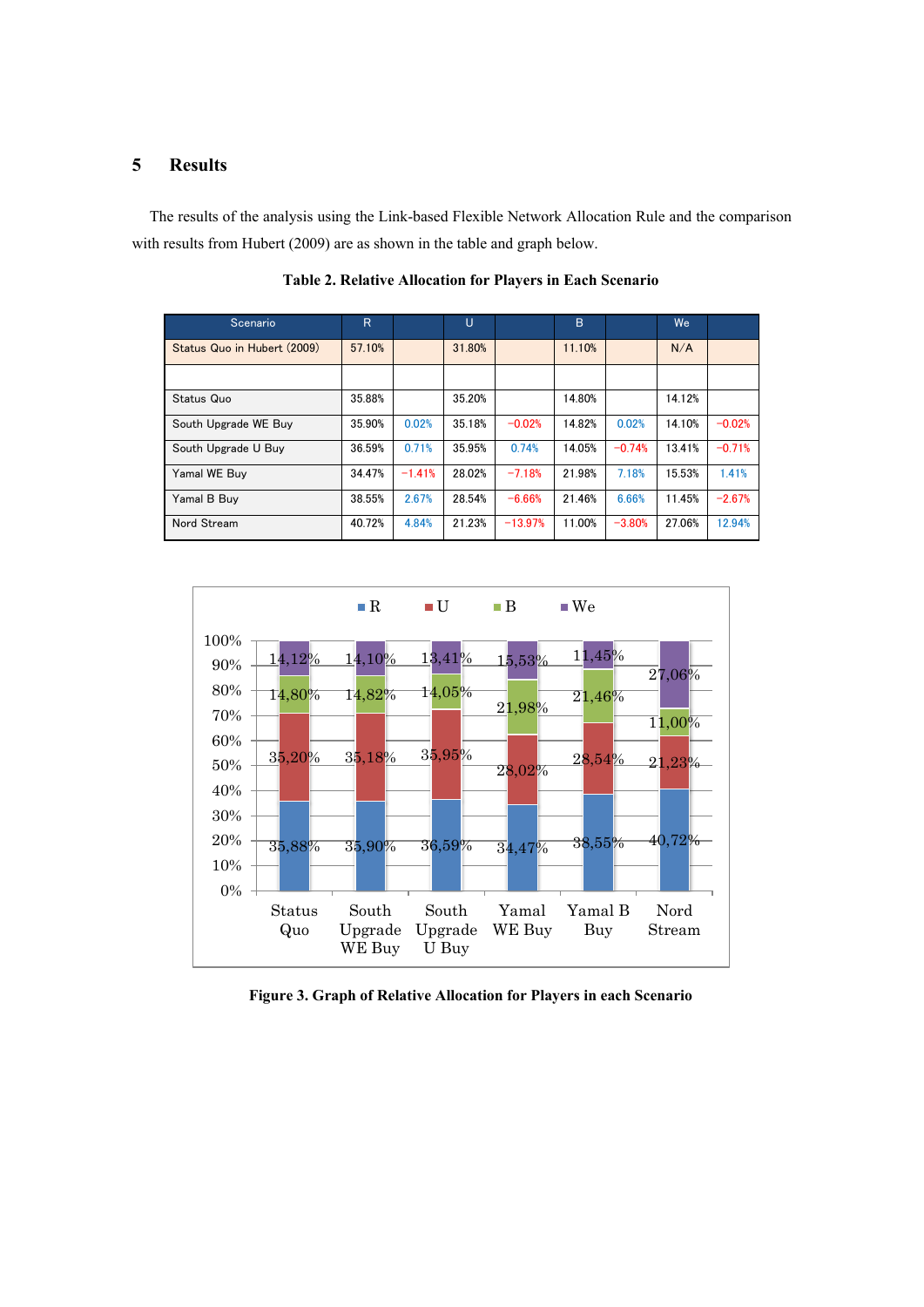| Scenario             | <b>RU</b> |           | <b>RB</b> |          | <b>Uwe</b> |          | <b>Bwe</b> |          | Rwe    |        |
|----------------------|-----------|-----------|-----------|----------|------------|----------|------------|----------|--------|--------|
| <b>Status Quo</b>    | 49.49%    |           | 22.27%    |          | 20.92%     |          | 7.32%      |          | 0.00%  |        |
| South Upgrade WE Buy | 49.48%    | 0.00%     | 22.31%    | 0.03%    | 20.87%     | $-0.04%$ | 7.33%      | 0.01%    | 0.00%  |        |
| South Upgrade U Buy  | 52.03%    | 2.54%     | 21.15%    | $-1.12%$ | 19.87%     | $-1.05%$ | 6.95%      | $-0.37%$ | 0.00%  |        |
| Yamal WE Buv         | 40.45%    | $-9.03%$  | 28.48%    | 6.21%    | 15.59%     | $-5.32%$ | 15.47%     | 8.15%    | 0.00%  |        |
| Yamal B Buv          | 40.12%    | $-9.36%$  | 36.98%    | 14.70%   | 16.96%     | $-3.96%$ | 5.94%      | $-1.39%$ | 0.00%  |        |
| Nord Stream          | 37.71%    | $-11.78%$ | 20.62%    | $-1.65%$ | 16.26%     | $-4.66%$ | 7.34%      | 0.01%    | 18.08% | 18.08% |

**Table 3. Relative Allocation for Links in Each Scenario**



**Figure 4. Graph of Relative Allocation for Links in each Scenario**

#### *Scenario 1: Status Quo*

In the case of Hubert (2009), Russia's relative Shapely Value at the status quo was 57.10% while in our analysis, Russia's relative allocation is 35.88%. Much of this difference is due to the fact that in our analysis, a new player *Western Europe* is playing a vital role as the largest importer, and the two transit countries *Ukraine* and *Belarus* are not mere transit countries, but significant consumers themselves.

The new dimension of analysis added by our analysis is the link-based allocation. In the Status Quo scenario, almost half of the network's value is accrued by the link  $RU$ . Link  $RB$  receives an allocation of 22.27%, link *UWe* receives 20.92%, and link *BWe* receives 7.32%. In terms of the volume of trade in the complete network, link  $UWe$  is by far the largest, but it would not generate any value if link  $RU$ did not exist. Therefore, the contribution of  $RU$  is large, and the results capture this fact quite accurately.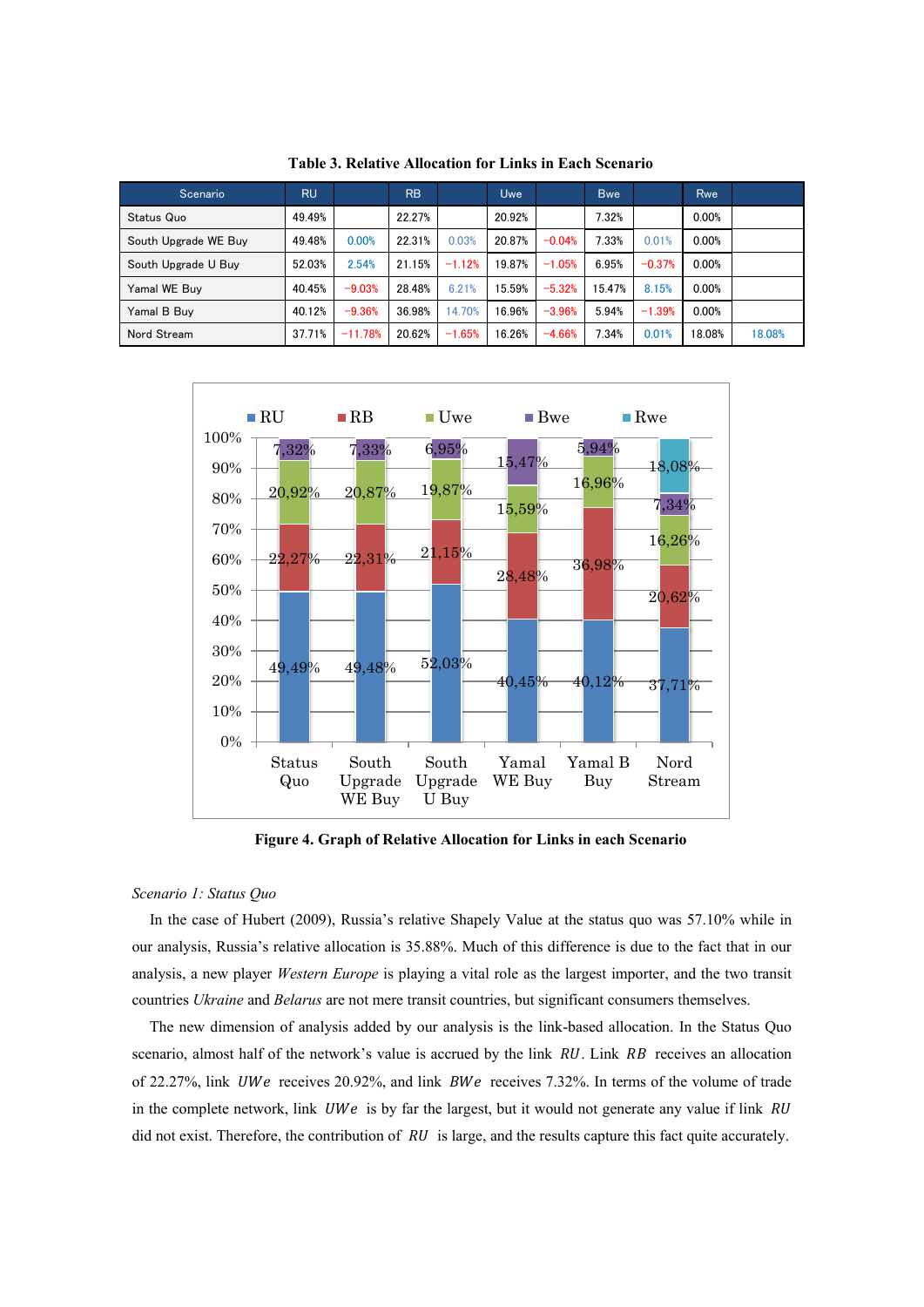#### *Scenario 2: South Upgrade (Western Europe Buys All)*

When the *South* pipeline is upgraded and Western Europe buys an additional 15bcm/year, the change in the relative allocation among players is insignificant. The change in relative allocation among links is also insignificant but intuitively confusing. The cost of trading through link  $UWe$  is higher than trading through link  $RU$ , and thus causes a slight loss in the value of the entire network. This loss ironically decreases the relative allocation for link  $UWe$  and distributes the amount to links RB and BWe. As a result, Russia and Belarus would gain from the upgrade in *South*, while Ukraine and Western Europe would lose.

# *Scenario 3: South Upgrade (Ukraine Buys All)*

When the *South* pipeline is upgraded and Ukraine buys an additional 15bcm/year, this increases the relative allocation for Russia and Ukraine each by approximately 0.7%. Here, we can see that the 0.71% increase in relative allocation for Russia was taken from Western Europe, and the 0.74% increase in relative allocation for Ukraine was taken from Belarus. The result for the relative allocation among links is obvious, that link  $RU$  would receive a higher relative allocation due to the increased trade between Russia and Ukraine.

#### *Scenario 4: Yamal (Western Europe Buys All)*

When the *Yamal* pipeline is upgraded by 60bcm/year and Western Europe buys the entire amount, Western Europe takes 1.41% away from Russia, whilst Belarus takes 7.18% away from Ukraine. This result is intuitively confusing because Russia seems to be losing from the *Yamal* upgrade, and such upgrade would not happen if Russia does not consent. This can be explained by the fact that the overall volume of trade has increased by 60bcm/year, and due to this increase, Russia would still be receiving a larger payoff from the upgrade, although it might not be gaining as much relative to what Belarus and Western Europe might gain. Thus, the absolute payoff increases while the relative allocation decreases, and such upgrade might be justifiable for Russia if the economic gain from the upgrade outweighs the political loss from the decrease in relative allocation (i.e. relative power).

An upgrade in *Yamal* would clearly affect the relative allocation for *South*.

## *Scenario 5: Yamal (Belarus Buys All)*

When the *Yamal* pipeline is upgraded by 60bcm/year and Belarus buys the entire amount, Russia takes 2.67% away from Russia, whilst Belarus takes 6.66% away from Ukraine. This result is obvious but unfortunately, such scenario is not realistic. A 60bcm/year increase in natural gas import by Belarus would more than triple the current quantity imported. It would be highly unlikely that Belarusian gas consumption would increase by 300% in the foreseeable future.

Here also, an upgrade in *Yamal* would clearly affect the relative allocation for *South*.

#### *Scenario 6: Nord Stream*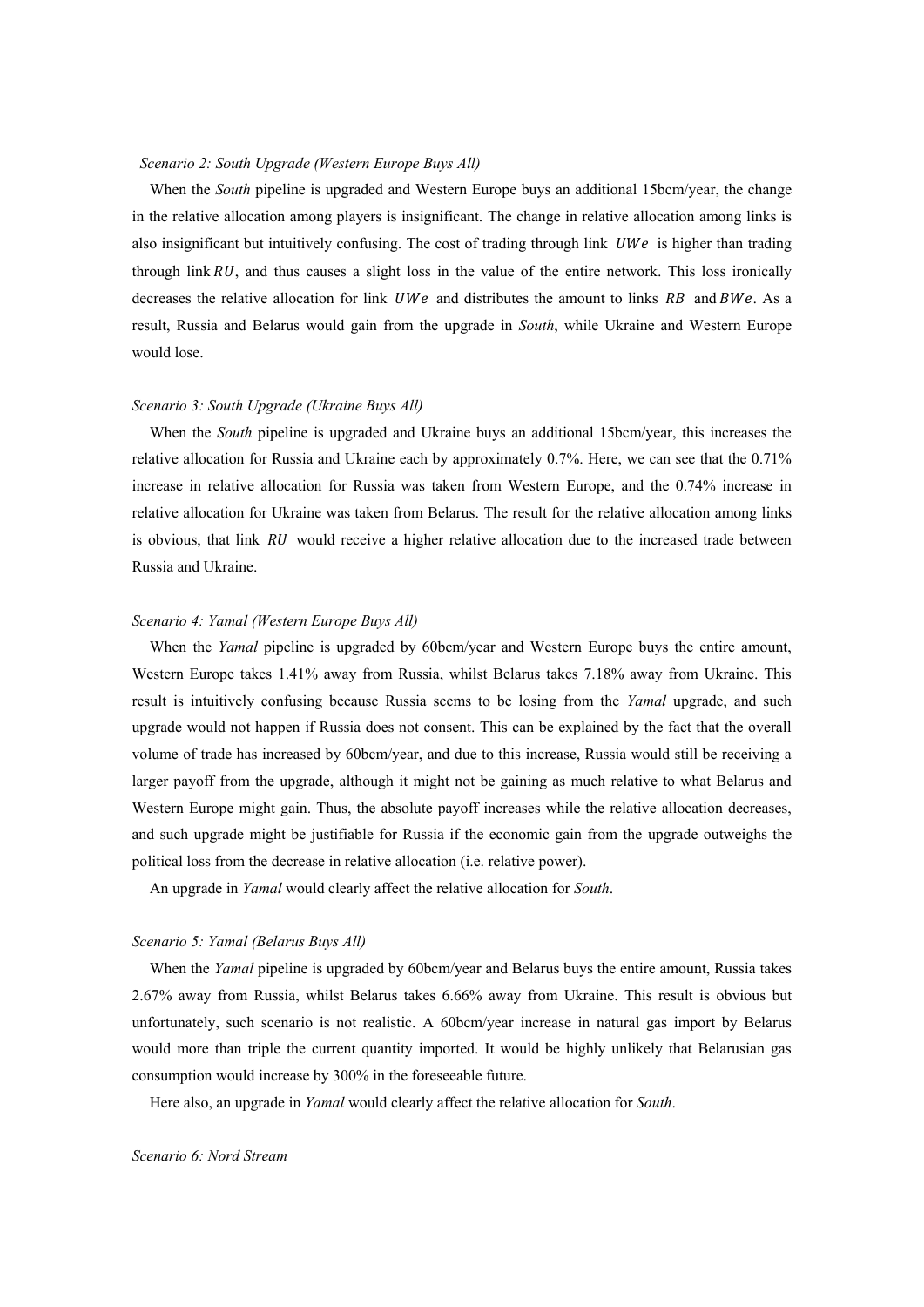When the *Nord Stream* pipeline is built and 55 bcm/year is bypassed through this underwater pipeline rather than through Ukraine, Russia would gain 4.84% and Western Europe would gain 12.94%, while Ukraine would lose 13.97% and Belarus would lose 3.80%. This result is distinct from the other scenarios in that we do not have a one-to-one match of the gains and losses in each player's relative allocation. For example, of the 13.97% that Ukraine lost, we do not know how much Russia took and how Western Europe took. In other words, the change in relative allocation can be accredited to an overall reshuffling of relative power within the network that occurred as a result of building the *Nord Stream* pipeline.

The change in relative allocation among links provides a clearer picture. The building of the *Nord Stream* pipeline takes the largest amount of power away from link RU and UWe (i.e. *South*). The link BWe, one the other hand, slightly increases its relative allocation.

#### **6 Conclusion**

The results provided in this paper are examples of some basic scenarios showing that the network game approach and the link-based flexible allocation rule are indeed applicable to the context of natural gas pipelines in order to analyze the change in relative allocation of surplus among the countries involved in natural gas trade. Because the link-based flexible network allocation rule employed in this paper is a concept similar to the Shapley Value, it can be interpreted as the fair allocation of surplus according to each player's contribution to the overall value of the network. A larger contribution to the overall value would usually lead to stronger bargaining power (and thus the larger relative allocation), and thus the relative allocation of surplus can be interpreted as the relative power of each player. Thus, in this paper we refer to this set of relative allocations as the "power structure" of players within the network.

The results generated are consistent with what one would intuitively expect the strategic relationship among these states to be. The strategic aim of the *Nord Stream* pipeline was precisely to bypass Ukraine and Belarus in order to lessen their bargaining power (i.e. control over the flow of gas from Russia to Western Europe) and mitigate the risk of gas disputes. The results indeed predict the strengthening of bargaining power for Russia and Western Europe, and the weakening of the power for Ukraine and Belarus.

The model used network games defined by graphs and value functions rather than coalitional cooperative games defined by coalitions and characteristic functions, and thus opened way to overcome the following shortcomings of modeling with cooperative games:

(1) Where existing works using characteristic functions were able to assign value only to coalitions of players (i.e. countries), the network game approach allowed modeling based on the value accrued from links. The relative allocations defined for these links seemed intuitively convincing, adding an extra dimension of analysis.